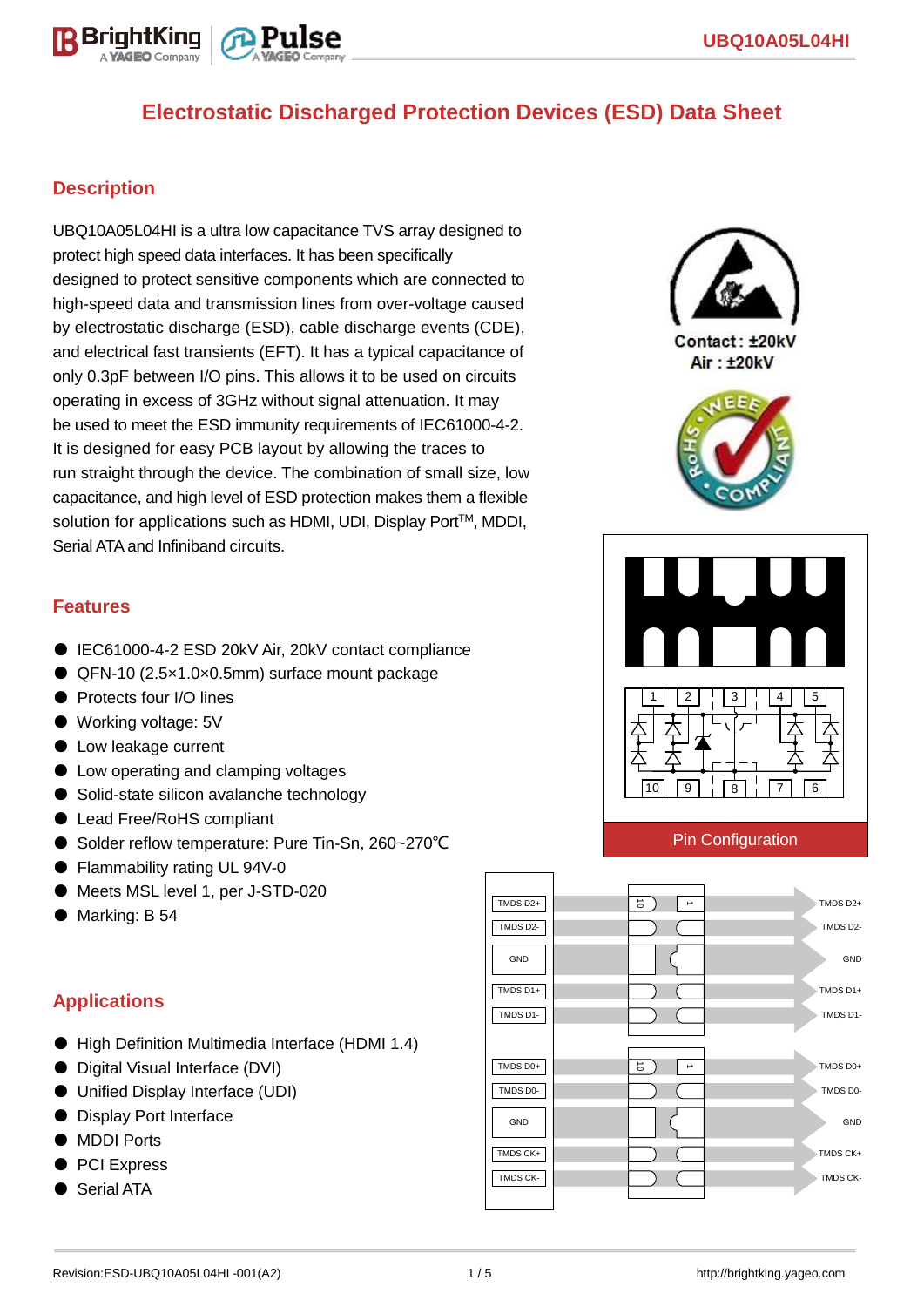

### **Maximum Ratings**

| Rating                                | Symbol                                     | Value        |        |  |
|---------------------------------------|--------------------------------------------|--------------|--------|--|
| ESD voltage (Contact discharge)       |                                            | ±20          | kV     |  |
| ESD voltage (Air discharge)           | <b>VESD</b>                                | ±20          |        |  |
| Storage & operating temperature range | ${\sf T}_{\text{STG}}$ , ${\sf T}_{\sf J}$ | $-55 - +150$ | $\sim$ |  |

# **Electrical Characteristics (TJ=25**℃**)**

| Parameter                              | Symbol                | Condition                            | Min. | Typ. | Max. | <b>Unit</b> |
|----------------------------------------|-----------------------|--------------------------------------|------|------|------|-------------|
| Reverse stand-off voltage              | V <sub>RWM</sub>      |                                      |      |      | 5    | V           |
| Reverse breakdown voltage              | <b>V<sub>BR</sub></b> | $I_{BR}$ =1mA                        | 6    |      |      | v           |
| Reverse leakage current                | <sup>I</sup> R        | $V_R = 5V$<br>Each I/O pin           |      |      | 1    | μA          |
| Clamping voltage ( $tp = 8/20 \mu s$ ) | $V_{\rm C}$           | $I_{PP}=1A$                          |      |      | 9.8  | $\vee$      |
| Clamping voltage ( $tp = 8/20 \mu s$ ) | $V_C$                 | $I_{PP}=4A$                          |      |      | 15   | v           |
| Peak Pulse Current (tp=8/20µs)         | $_{\rm lPP}$          |                                      |      |      | 5    | A           |
| Off state junction capacitance         | $C_{J}$               | $0Vdc$ , f=1 $MHz$<br>I/O pin to GND |      | 0.6  |      | pF          |
|                                        |                       | $0$ Vdc, f=1MHz<br>Between I/O pins  |      | 0.3  |      | pF          |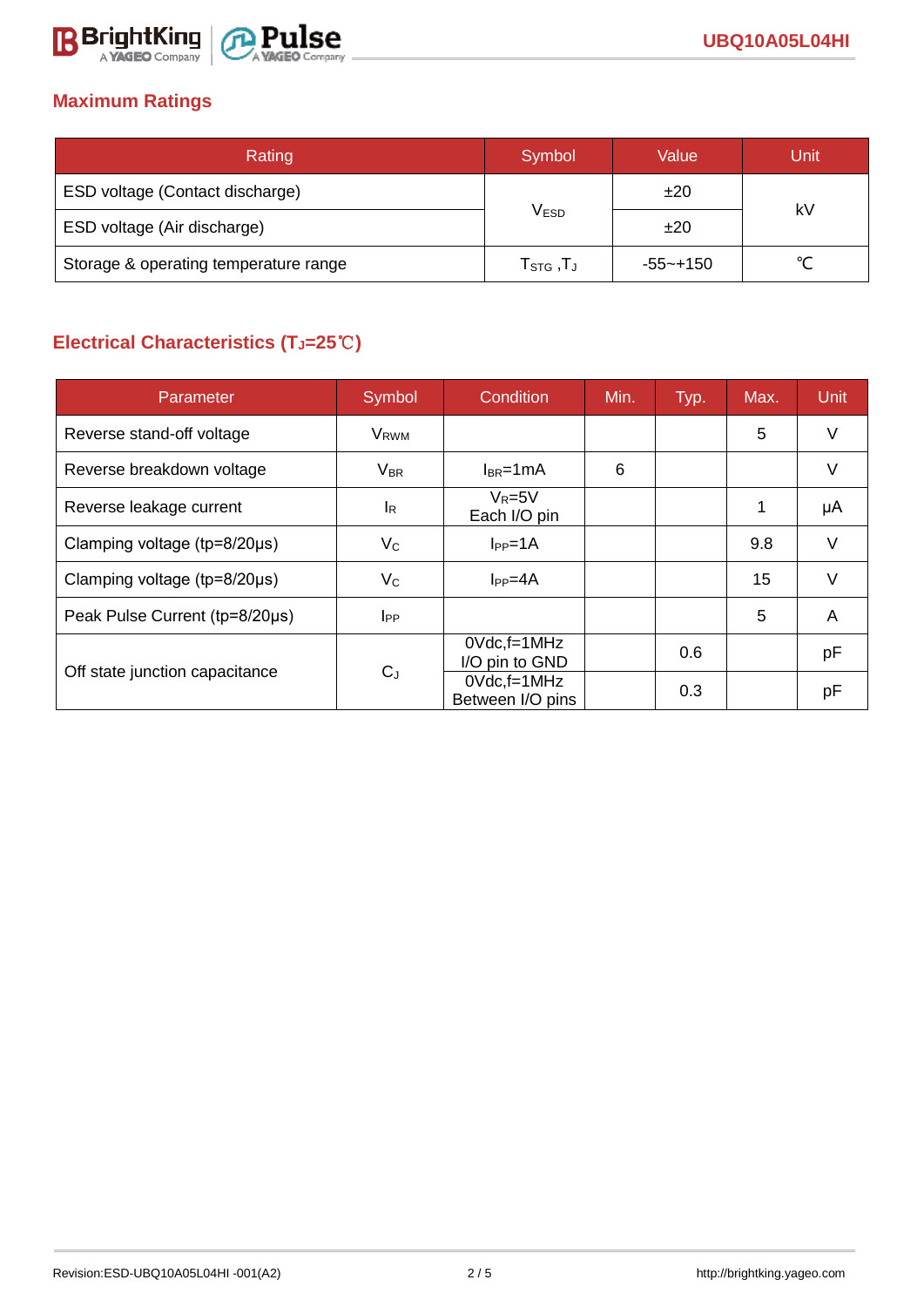

### **ESD Protection Standards**

### **IEC61000-4-2**

Interfaces of consumer electronic equipment are widely specified according to the International Electrotechnical Commission standard IEC61000-4-2. This standard is not targeted towards particular devices but towards general equipment, systems and subsystems that may be involved in electrostatic discharge. consists of a 150pF capacitor and a 330Ω series resistor representing the counterpart to the Device Under Test (DUT).







ESD surge according IEC61000-4-2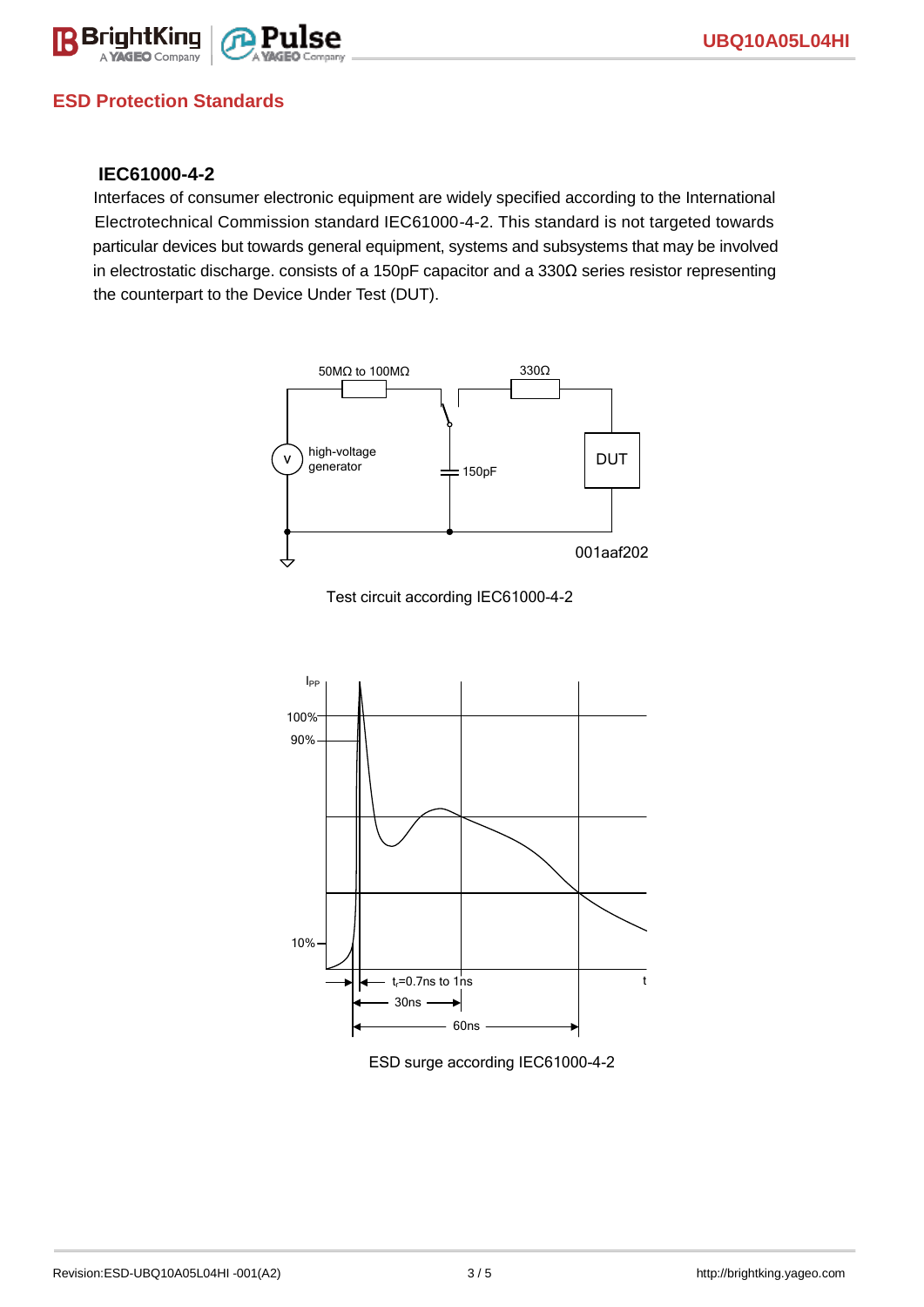

## **Recommended Soldering Conditions**